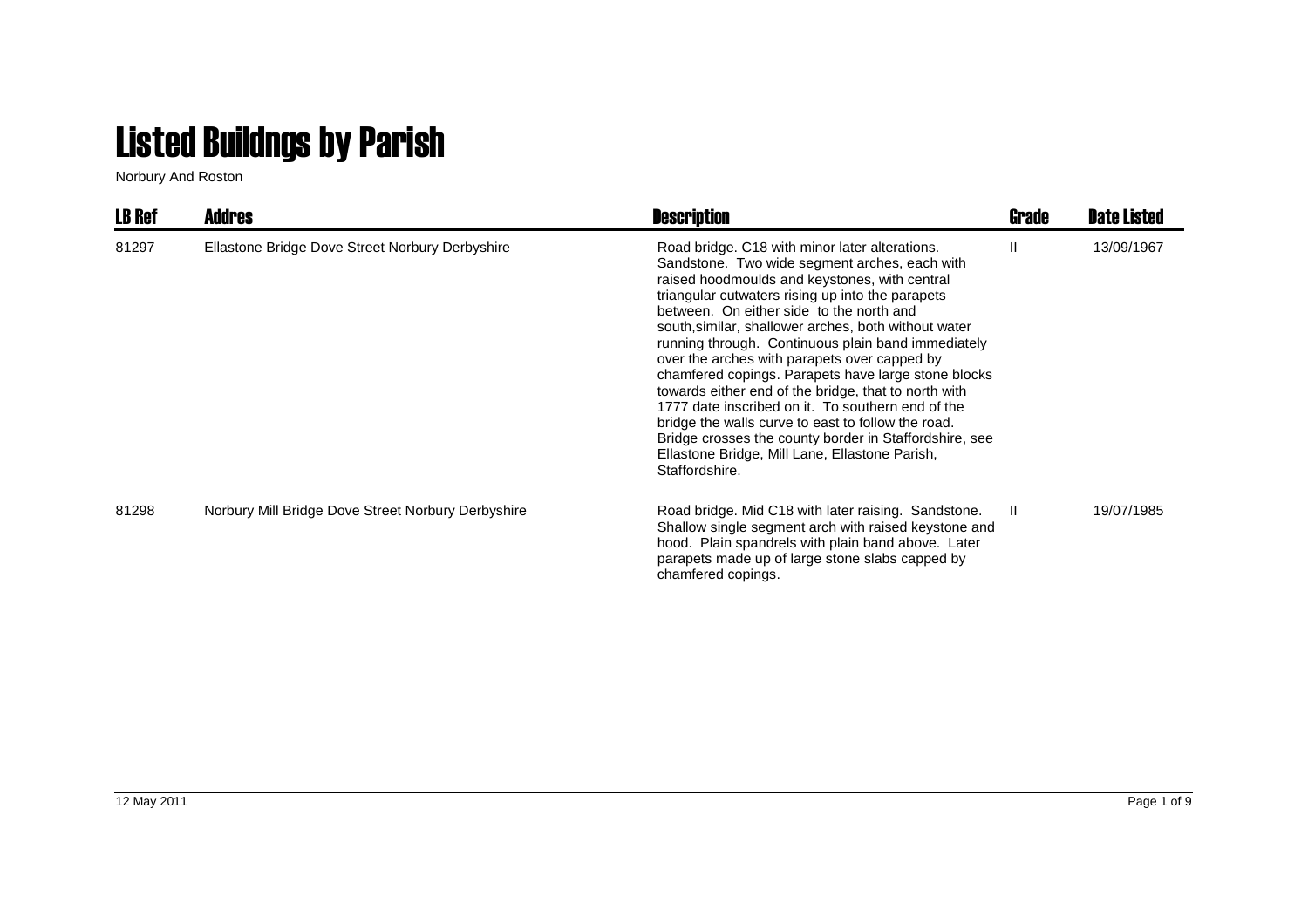| <b>LB Ref</b> | <b>Addres</b>                                                | <b>Description</b>                                                                                                                                                                                                                                                                                                                                                                                                                                                                                                                                                                                                                                                                                                                                                                                                                                                                                                                                                                                                                                                                                                                                                                                                                                                                                                                                                                                                                                                                                                                                                                                                                                                                                                                                                                                                                                                                                                                                                                                                                                                                                                                                                   | <b>Grade</b> | <b>Date Listed</b> |
|---------------|--------------------------------------------------------------|----------------------------------------------------------------------------------------------------------------------------------------------------------------------------------------------------------------------------------------------------------------------------------------------------------------------------------------------------------------------------------------------------------------------------------------------------------------------------------------------------------------------------------------------------------------------------------------------------------------------------------------------------------------------------------------------------------------------------------------------------------------------------------------------------------------------------------------------------------------------------------------------------------------------------------------------------------------------------------------------------------------------------------------------------------------------------------------------------------------------------------------------------------------------------------------------------------------------------------------------------------------------------------------------------------------------------------------------------------------------------------------------------------------------------------------------------------------------------------------------------------------------------------------------------------------------------------------------------------------------------------------------------------------------------------------------------------------------------------------------------------------------------------------------------------------------------------------------------------------------------------------------------------------------------------------------------------------------------------------------------------------------------------------------------------------------------------------------------------------------------------------------------------------------|--------------|--------------------|
| 81299         | Norbury Mill House Norbury Hollow Norbury Derbyshire DE6 2ED | Watermill. Early C17 with C18 and C19 alterations.<br>Sandstone ashlar with stone dressings, and<br>alterations in red brick. Plain tile roof with coped<br>gables and moulded kneelers. Two storeys, four bays,<br>with wheelhouses to north and south. East elevation<br>has central segment headed door of plain voussoirs,<br>with hoodmould above and to either side C18<br>buttresses. To south the wall has partially collapsed<br>leaving only part of former 3-light recessed and<br>chamfered mullion window. Beyond to south low,<br>similar 2-light window with dripmould over and<br>segment, voussoired arch below for mill race to<br>southern wheel, to south again long slot for<br>machinery. To north of central doorcase is large<br>segment headed voussoired arch for northern mill<br>race with single light recessed and chamfered window<br>over and above again two, 2-light recessed and<br>chamfered mullion windows with dripmoulds, West<br>elevation has been considerably altered but retains<br>the segment headed door to centre and 3-light<br>recessed and chamfered mullion window above. To<br>south an inserted opening and two C17 single light<br>openings beyond. To north of central door a 2-light<br>recessed and chamfered window, with similar above to<br>north, below which is a similar single light opening.<br>Beyond to north, wall rebuilt and C19 hoist for logs<br>attached to the building. Interior has been much<br>altered and floor has mostly collapsed, however the<br>staggered purlin king post roof with side stru ts<br>survives as does the northern timber frame internal<br>partition. The southern waterwheel is a low breast-<br>shot wheel approximately llft in diameter. It is<br>constructed of a mixture of cast iron and wood, with<br>cast iron hub, rim and shaft. This drove only a single<br>pair of millstones and a sack hoist. The pit wheel is<br>also wooden with iron gearing. The northern wheel is<br>also a breast-shot wheel, it has cast iron rims with<br>wooden floats between, and a cast iron hub. To the<br>north side of the wheel is a cast iron bevel wheel. As | Ш            | 19/07/1985         |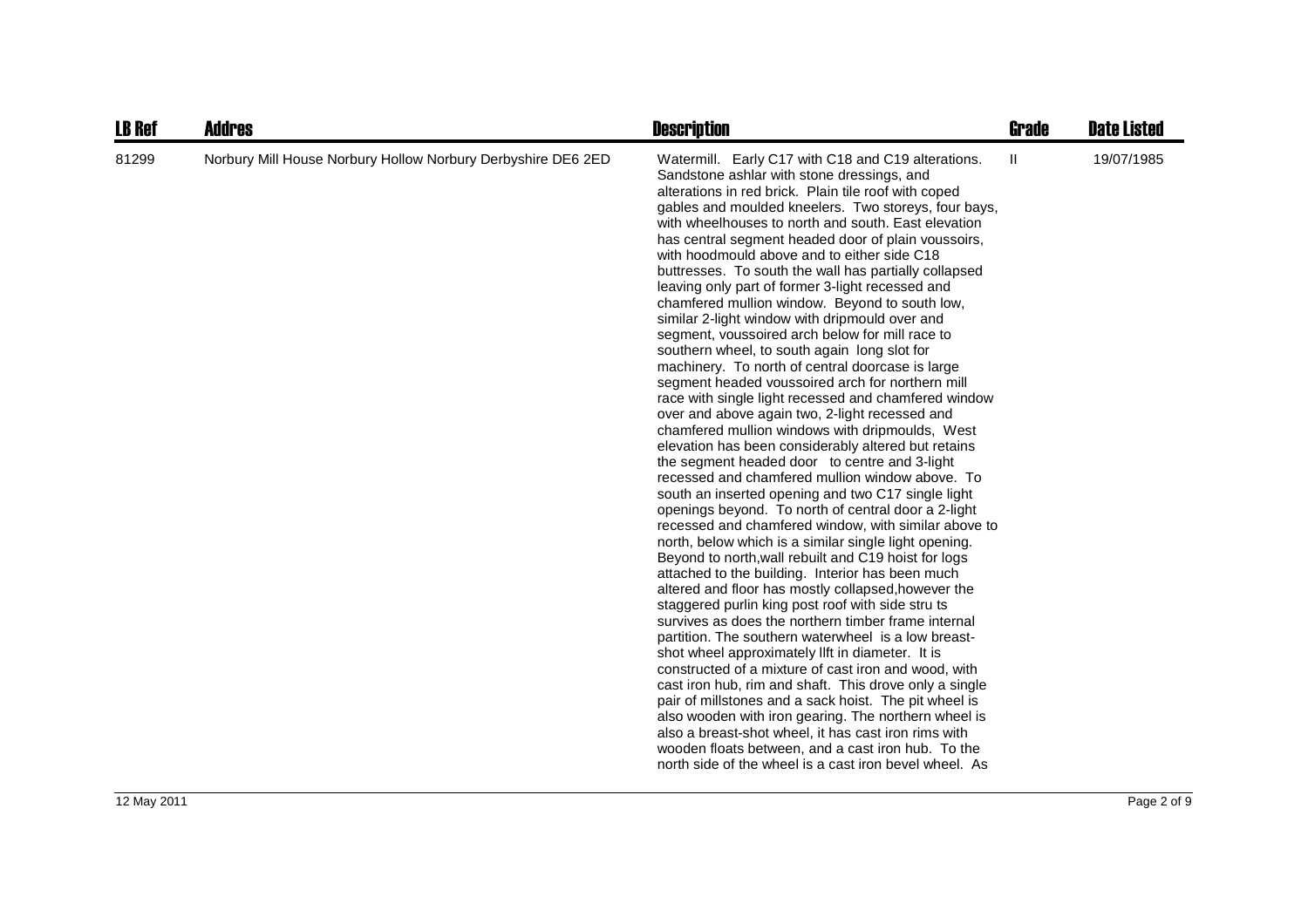| <b>LB Ref</b> | <b>Addres</b>                                                                     | <b>Description</b>                                                                                                                                                                                                                                                                                                                                                                                                                                                                                                                                                                                                                                    | <b>Grade</b> | <b>Date Listed</b> |
|---------------|-----------------------------------------------------------------------------------|-------------------------------------------------------------------------------------------------------------------------------------------------------------------------------------------------------------------------------------------------------------------------------------------------------------------------------------------------------------------------------------------------------------------------------------------------------------------------------------------------------------------------------------------------------------------------------------------------------------------------------------------------------|--------------|--------------------|
|               |                                                                                   | this was converted sometime in CI9 to a sawmill no<br>stones survive to the north side. Listed for Group<br>Value.                                                                                                                                                                                                                                                                                                                                                                                                                                                                                                                                    |              |                    |
| 81300         | Corn Drying Kiln South Of Norbury Mill House Norbury Hollow Norbury<br>Derbyshire | Corn drying kiln. C17 with many later alterations.<br>Sandstone ashlar with stone dressings and plain tile<br>roof with moulded stone coped gables and kneelers.<br>Two storeys and two bays, South elevation has low<br>doorcase with timber frame to west side and a tall.<br>now partly blocked opening, above to east side which<br>now has a timber window frame just below the eaves.<br>The west gable wall has first floor door opening with<br>internal timber lintel, whilst north elevation has blocked<br>doorcase to east and an inserted central doorcase<br>with timber frame. No interior features. Included for<br>group value only. | H.           | 19/07/1985         |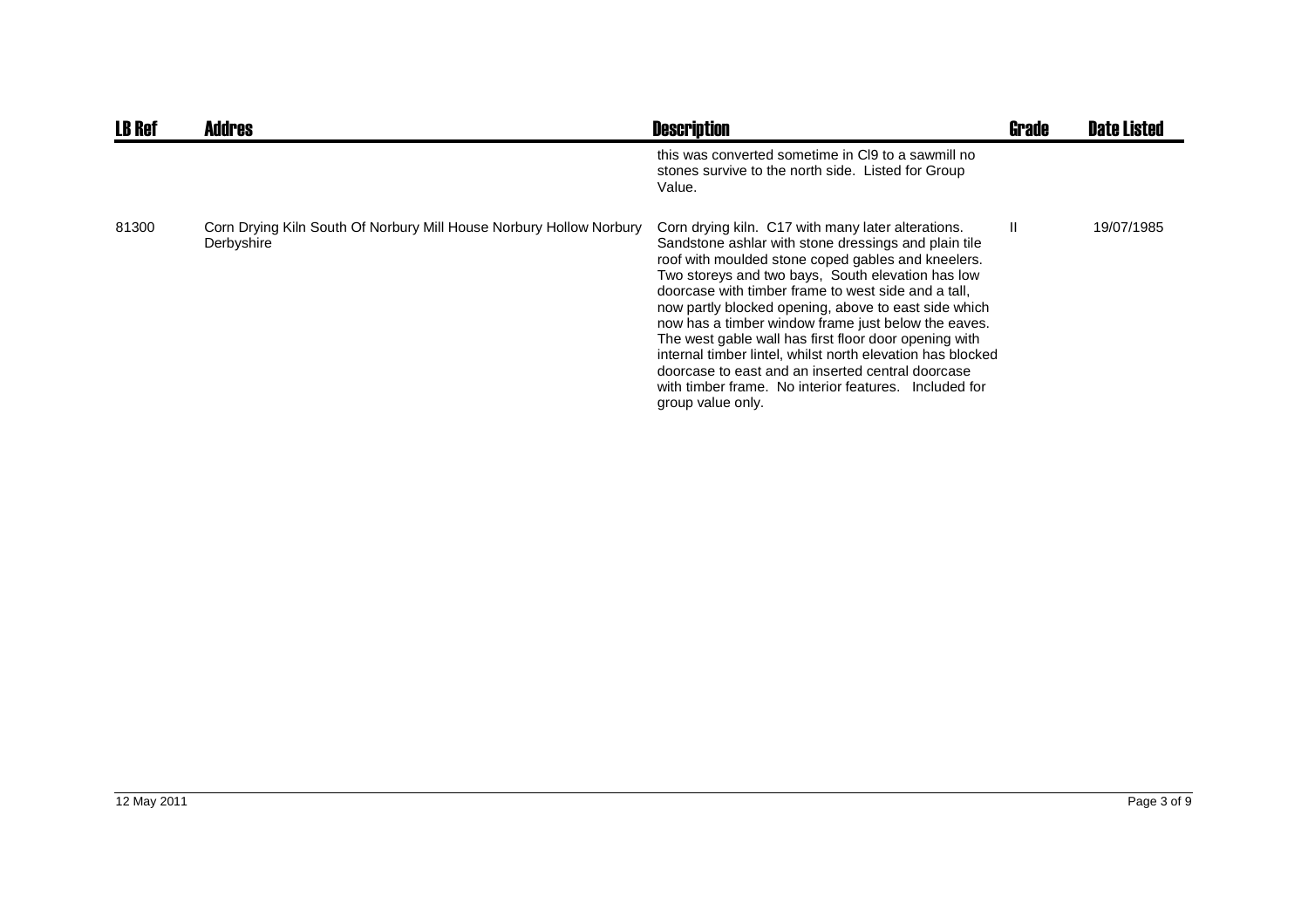| <b>LB Ref</b> | <b>Addres</b>                                     | <b>Description</b>                                                                                                                                                                                                                                                                                                                                                                                                                                                                                                                                                                                                                                                                                                                                                                                                                                                                                                                                                                                                                                                                                                                                                                                                                                                                                                                                                                                                                                                                                                                                                                                                                                                                                                                                                                                                                                                                                                                                                                                                                                                                                                                                                                | <b>Grade</b> | <b>Date Listed</b> |
|---------------|---------------------------------------------------|-----------------------------------------------------------------------------------------------------------------------------------------------------------------------------------------------------------------------------------------------------------------------------------------------------------------------------------------------------------------------------------------------------------------------------------------------------------------------------------------------------------------------------------------------------------------------------------------------------------------------------------------------------------------------------------------------------------------------------------------------------------------------------------------------------------------------------------------------------------------------------------------------------------------------------------------------------------------------------------------------------------------------------------------------------------------------------------------------------------------------------------------------------------------------------------------------------------------------------------------------------------------------------------------------------------------------------------------------------------------------------------------------------------------------------------------------------------------------------------------------------------------------------------------------------------------------------------------------------------------------------------------------------------------------------------------------------------------------------------------------------------------------------------------------------------------------------------------------------------------------------------------------------------------------------------------------------------------------------------------------------------------------------------------------------------------------------------------------------------------------------------------------------------------------------------|--------------|--------------------|
| 81301         | St Marys Church Norbury Hollow Norbury Derbyshire | Parish church. C12, early C14, mid C15, restored<br>1841 and 1899. Ashlar sandstone with leaded roofs.<br>Chancel and tower have plinths with moulded copings,<br>and all south elevation has moulded string courses at<br>eaves level with castellated parapets over, those to<br>the chancel of odd wavy design and those to nave and<br>chapels with ridgeback copings, whilst tower has<br>simple chamfered castellations, CI5 three bay<br>clerestoried nave, aisled to north and with early CI5<br>two stage tower to centre of south side flanked by CI5<br>chapels, and large four bay early C14 chancel. West<br>elevation has stepped buttresses to corners of nave<br>aisle and chapel, and a central segment headed,<br>cusped 3-light window with hoodmould ever carved<br>with flowers. North aisle has similar but taller and more<br>pointed 3-light window, whilst south chapel wall is<br>blank. Above to nave another cusped 3-light window<br>with segment head and cambered, coped parapet<br>over. North elevation of nave aisle has three four-<br>centred arched, cusped 3-light windows with<br>hoodmoulds and carved label-stops, plus stepped<br>buttresses between and to corners of aisle. Also, to<br>centre a blocked, chamfered four-centred arched<br>doorcase. Above Perp clerestory with four 3-light flat<br>headed windows with cusped lights and carved<br>labelstops to hoodmoulds over. East end of aisle has<br>similar 3-light window to those on north side. Beyond<br>to east early C14 chancel has four, chamfered 3-light<br>pointed windows with hoodmoulds and extraordinary<br>intersecting and reticulated tracery with stylised<br>flowers at meeting point of ribs near tops. Between<br>windows and to either end, thin, deep buttresses with<br>small pinnacles to tops. The windows have a<br>continuous sill band below and above is a moulded<br>stringcourse. East window similar to northern ones<br>except it has a moulded edge and it is 5-light with<br>three incongruous uprights. Eastern corners of<br>chancel have gableted angle buttresses. South<br>chancel elevation similar to north one except for small |              | 13/09/1967         |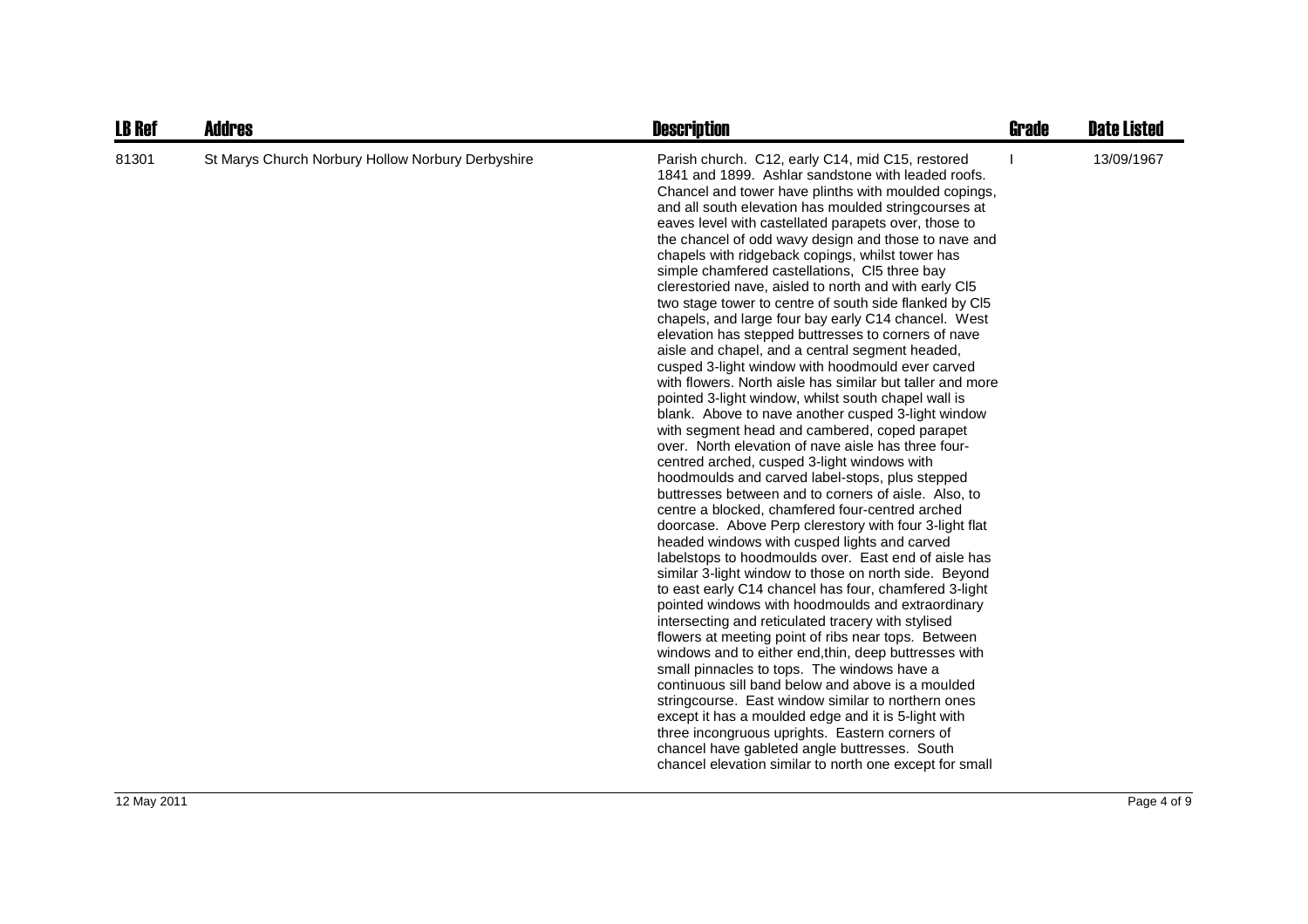| <b>LB Ref</b> | <b>Addres</b> | <b>Description</b>                                                                                                                                                                                                                                                                                                                                                                                                                                                                                                                                                                                                                                                                                                                                                                                                                                                                                                                                                                                                                                                                                                                                                                                                                                                                                                                                                                                                                                                                                                                                                                                                                                                                                                                                                                                                                                                                                                                                                                                                                                                                                                                                                                            | <b>Grade</b> | <b>Date Listed</b> |
|---------------|---------------|-----------------------------------------------------------------------------------------------------------------------------------------------------------------------------------------------------------------------------------------------------------------------------------------------------------------------------------------------------------------------------------------------------------------------------------------------------------------------------------------------------------------------------------------------------------------------------------------------------------------------------------------------------------------------------------------------------------------------------------------------------------------------------------------------------------------------------------------------------------------------------------------------------------------------------------------------------------------------------------------------------------------------------------------------------------------------------------------------------------------------------------------------------------------------------------------------------------------------------------------------------------------------------------------------------------------------------------------------------------------------------------------------------------------------------------------------------------------------------------------------------------------------------------------------------------------------------------------------------------------------------------------------------------------------------------------------------------------------------------------------------------------------------------------------------------------------------------------------------------------------------------------------------------------------------------------------------------------------------------------------------------------------------------------------------------------------------------------------------------------------------------------------------------------------------------------------|--------------|--------------------|
|               |               | wavy headed doorcase, with elaborate foliage type<br>ironwork to door, below second window from east. To<br>west south-east chapel has similar cusped 3-light<br>segment headed window as on west wall of nave.<br>Similar window to south side of chapel between<br>stepped buttresses, and to south in south-west<br>chapel. Central two stage tower between has stepped<br>full height buttresses to three sides, set some distance<br>in from the corners. South front has pointed, moulded<br>doorcase with returned hood and above a small ogee<br>headed niche. Above again a small ogee headed<br>lancet partly covered to top by clockface. 2-light,<br>louvred cusped Y-tracery bell opening in four-centred<br>arched deep recess above, to all sides. Moulded<br>stringcourse with central gargoyles and embattled<br>parapets with corner pinnacles above. To either side<br>of tower clerestory has single 3-light flat headed<br>windows with cusped lights, incised spandrels and<br>returned hoodmould with carved labelstops. Interior<br>has four bay, CI5 north arcade with octagonal piers,<br>moulded capitals and double chamfered arches;<br>single arches through to southern chapels have similar<br>arches and capitals on polygonal responds. Central<br>doorcase into tower has four-centred arched head and<br>is deeply moulded to south side, to west is a small<br>pointed doorcase to staircase. Nave and chancel<br>roofs, Perp with moulded tie beams and central<br>bosses with small ribs, between also with carved<br>bosses. Aisle roof C19 copy. Chancel is particularly<br>fine, the north and south windows have pointed blind<br>arcading below, similar stylised flowers in same<br>position on the tracery as on exterior and between the<br>windows are thin triangular sectioned pilasters which<br>finish to top in moulded corbels, possibly suggesting a<br>stone vault was intended. The east wall has C19<br>cusped wooden panelling below the windows and C20<br>stone altar to front. To south wall is an original piscina<br>with two small corbelled out bowls set in small niche.<br>West end of chancel has C19 rood screen but no |              |                    |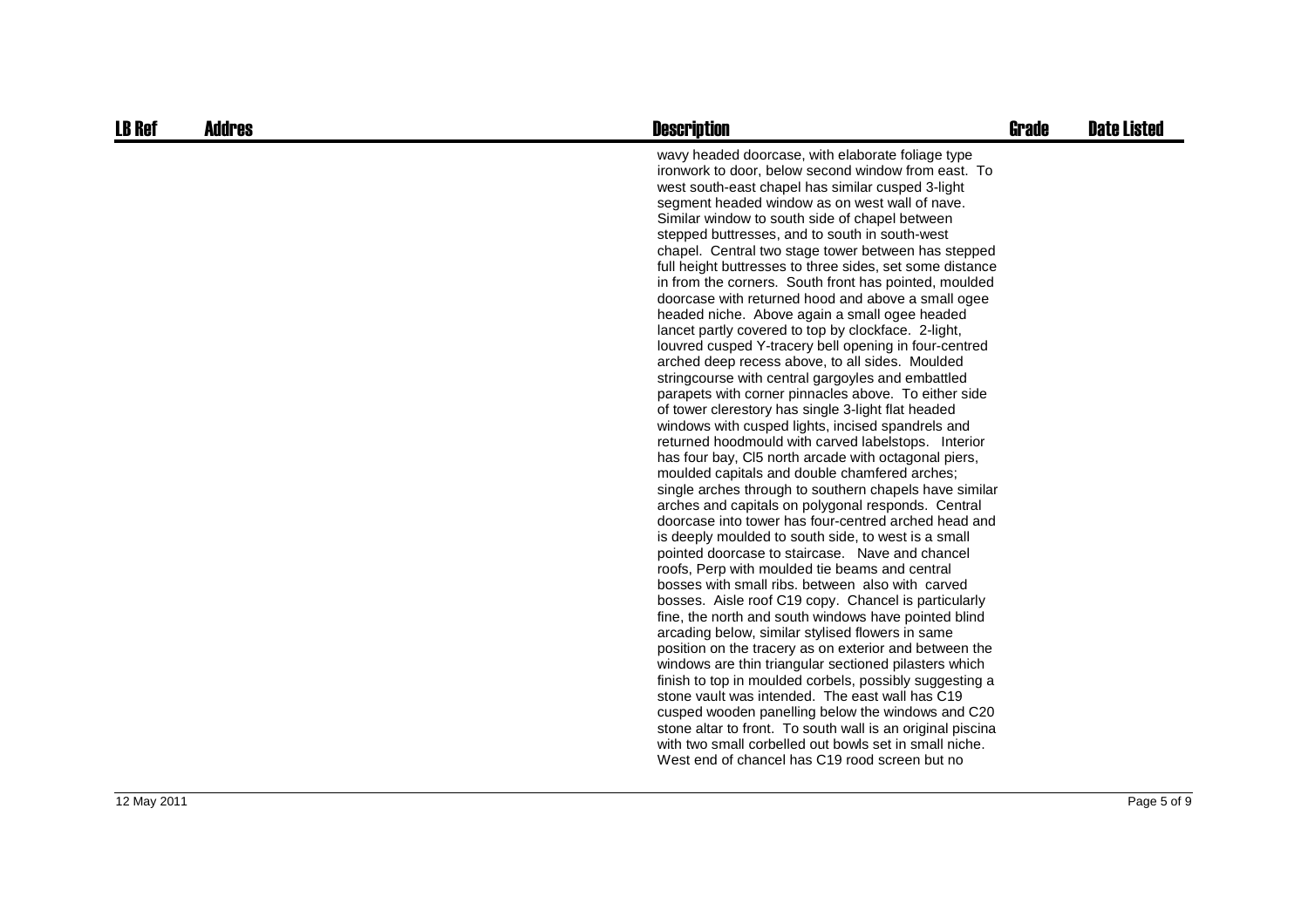| <b>LB Ref</b> | Addres | <b>Description</b>                                                                                                                                                                                                                                                                                                                                                                                                                                                                                                                                                                                                                                                                                                                                                                                                                                                                                                                                                                                                                                                                                                                                                                                                                                                                                                                                                                                                                                                                                                                                                                                                                                                                                                                                                                                                                                                      | <b>Grade</b> | <b>Date Listed</b> |
|---------------|--------|-------------------------------------------------------------------------------------------------------------------------------------------------------------------------------------------------------------------------------------------------------------------------------------------------------------------------------------------------------------------------------------------------------------------------------------------------------------------------------------------------------------------------------------------------------------------------------------------------------------------------------------------------------------------------------------------------------------------------------------------------------------------------------------------------------------------------------------------------------------------------------------------------------------------------------------------------------------------------------------------------------------------------------------------------------------------------------------------------------------------------------------------------------------------------------------------------------------------------------------------------------------------------------------------------------------------------------------------------------------------------------------------------------------------------------------------------------------------------------------------------------------------------------------------------------------------------------------------------------------------------------------------------------------------------------------------------------------------------------------------------------------------------------------------------------------------------------------------------------------------------|--------------|--------------------|
|               |        | chancel arch. Choir stalls have foliage poppy heads<br>and arcaded Perp panelling to fronts, much restored.<br>Two excellent alabaster table tombs to centre of<br>chancel, one to Nicholas Fitzherbert who died 1473<br>and one to Ralph and Elizabeth Fitzherbert who died<br>1483 and 1491. Both have mourning figures to<br>sides, set in crocketed ogee. headed niches with<br>crocketed pilasters between, and both have the<br>knights in armour with their feet on lions, although<br>there is an extra little figure holding a rosary on the<br>back of Ralph Fitzherbert's lion. The double tomb also<br>has angels holding shields to west side. The floor of<br>the chancel also has several monuments including<br>marble slab with incised figure in a shroud and latin<br>inscription to edge, and a similar one with figure of a<br>priest under an ogee headed arch. To centre of the<br>floor there is a mid C16 family slab with brass plates of<br>donors, their daughters and an inscription. There are<br>also several mid C18 slate slabs and one of 1653 to<br>Anne Fitzherbert. All chancel windows have large<br>quantity of early C14 glass, the side windows have<br>lozenge patterned glass incorporating stained glass<br>shields, whilst east window, which has been<br>restored, has coats of arms to top and panels with<br>figures of saints etc set in plain glass surrounds.<br>South-east chapel also has two fine stained glass<br>windows depicting donors with their coats of arms<br>under architectural canopies, both C15. This chapel<br>also has a small CI5 cusped piscina to south wall and<br>an early C14 table tomb of Henry Fitzherbert. Pulpit to<br>north in the nave is C19, and font to west is C14 with<br>circular bowl on keeled shafts. The nave also<br>contains two C9 cross shafts with interlace carving |              |                    |
|               |        | and two table tombs, one of sandstone, the other of<br>marble to a Fitzherbert. The west window also has a                                                                                                                                                                                                                                                                                                                                                                                                                                                                                                                                                                                                                                                                                                                                                                                                                                                                                                                                                                                                                                                                                                                                                                                                                                                                                                                                                                                                                                                                                                                                                                                                                                                                                                                                                              |              |                    |
|               |        | fragment of C16 stained glass. North aisle has                                                                                                                                                                                                                                                                                                                                                                                                                                                                                                                                                                                                                                                                                                                                                                                                                                                                                                                                                                                                                                                                                                                                                                                                                                                                                                                                                                                                                                                                                                                                                                                                                                                                                                                                                                                                                          |              |                    |
|               |        | another cusped piscina to east side, and several wall                                                                                                                                                                                                                                                                                                                                                                                                                                                                                                                                                                                                                                                                                                                                                                                                                                                                                                                                                                                                                                                                                                                                                                                                                                                                                                                                                                                                                                                                                                                                                                                                                                                                                                                                                                                                                   |              |                    |
|               |        | memorials to north side including two good classical                                                                                                                                                                                                                                                                                                                                                                                                                                                                                                                                                                                                                                                                                                                                                                                                                                                                                                                                                                                                                                                                                                                                                                                                                                                                                                                                                                                                                                                                                                                                                                                                                                                                                                                                                                                                                    |              |                    |
|               |        | ones, of 1742 to Thomas Bowyer and 1785 to Simon                                                                                                                                                                                                                                                                                                                                                                                                                                                                                                                                                                                                                                                                                                                                                                                                                                                                                                                                                                                                                                                                                                                                                                                                                                                                                                                                                                                                                                                                                                                                                                                                                                                                                                                                                                                                                        |              |                    |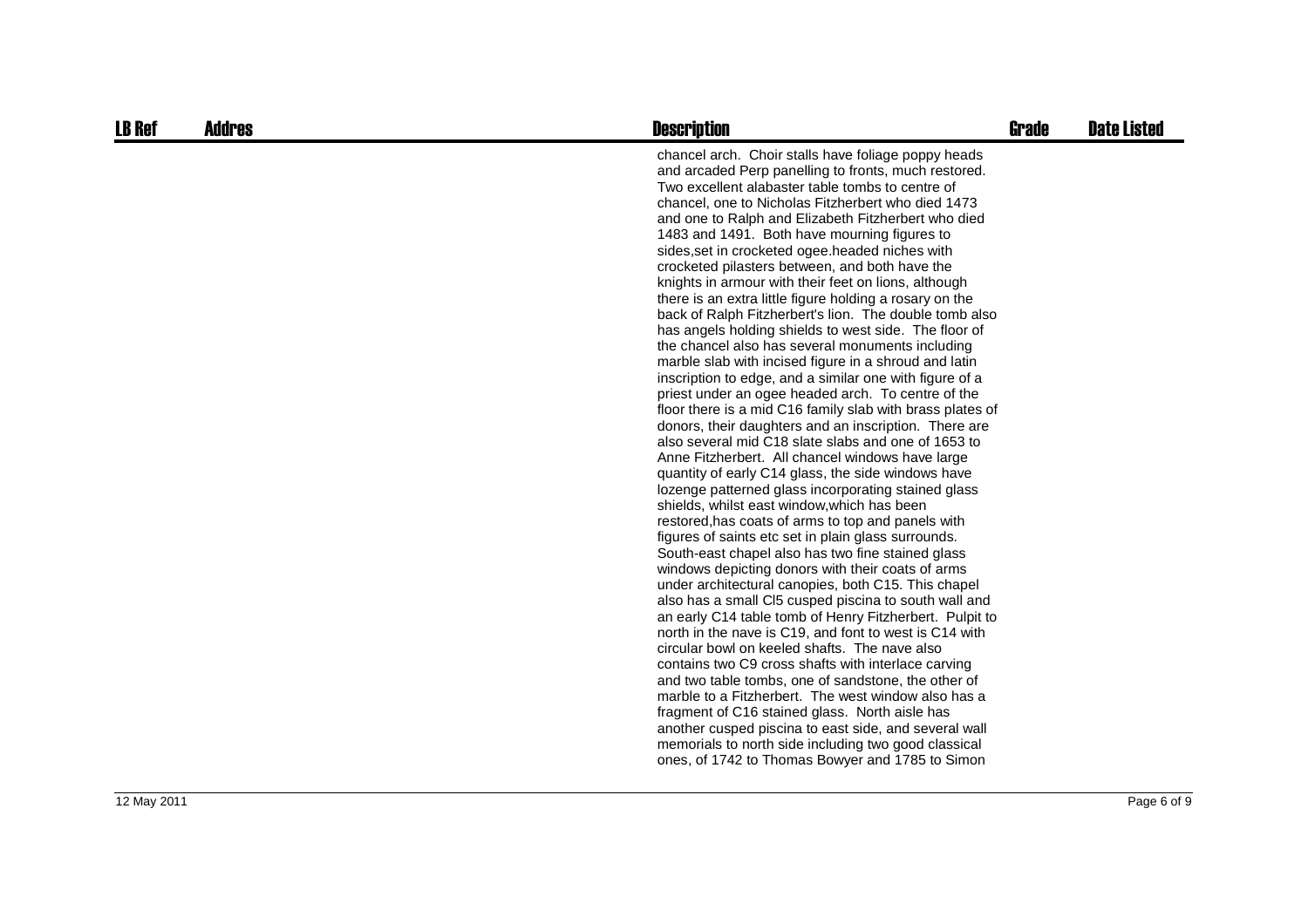| <b>LB Ref</b> | Addres                                            | <b>Description</b>                                                                                                                                                                                                                                                                                                                                                                                                                                                                                                                                                                                                                                                                                                                                | Grade        | <b>Date Listed</b> |
|---------------|---------------------------------------------------|---------------------------------------------------------------------------------------------------------------------------------------------------------------------------------------------------------------------------------------------------------------------------------------------------------------------------------------------------------------------------------------------------------------------------------------------------------------------------------------------------------------------------------------------------------------------------------------------------------------------------------------------------------------------------------------------------------------------------------------------------|--------------|--------------------|
|               |                                                   | and Elizabeth Bowyer. Listed for Group Value.                                                                                                                                                                                                                                                                                                                                                                                                                                                                                                                                                                                                                                                                                                     |              |                    |
| 81302         | St Marys Church Norbury Hollow Norbury Derbyshire | Gravestone and coffin slab. Early C18. Sandstone.<br>Thick tombstone to west with wavy head, inscribed to<br>east side, 'Here lyeth. the body of Elizabeth Bouldon<br>who departed this life the 11th day of September in<br>172? and in the 16 years of her age'. Below to east is<br>a long coffin slab with raised curved band along the<br>length. Included for group value only.                                                                                                                                                                                                                                                                                                                                                             | $\mathbf{H}$ | 19/07/1985         |
| 81303         | St Marys Church Norbury Hollow Norbury Derbyshire | Three gravestones. Early C18. Sandstone. Three<br>thick tombstones in similar style, all with wavy heads<br>and staff moulded edges. Southern one is inscribed<br>'Here lyeth the body of Robert Hartshorn who departed<br>this life the first of January and was buried the third of<br>January 1711, in the seventieth year of his A. The<br>central one is inscribed 'Here lyeth the body of<br>Thomas the son of Robert and Elizabeth Hartshorn<br>who departed this life July the 14th, 1713, who dyed in<br>the 26 years of his age'. Northern stone has worn<br>worse than the others and is inscribed 'Here lyeth the<br>body of Elizabeth the wife of Robert Hartshorn who<br>departed this life 17??  Included for group<br>value only. | Ш            | 19/07/1985         |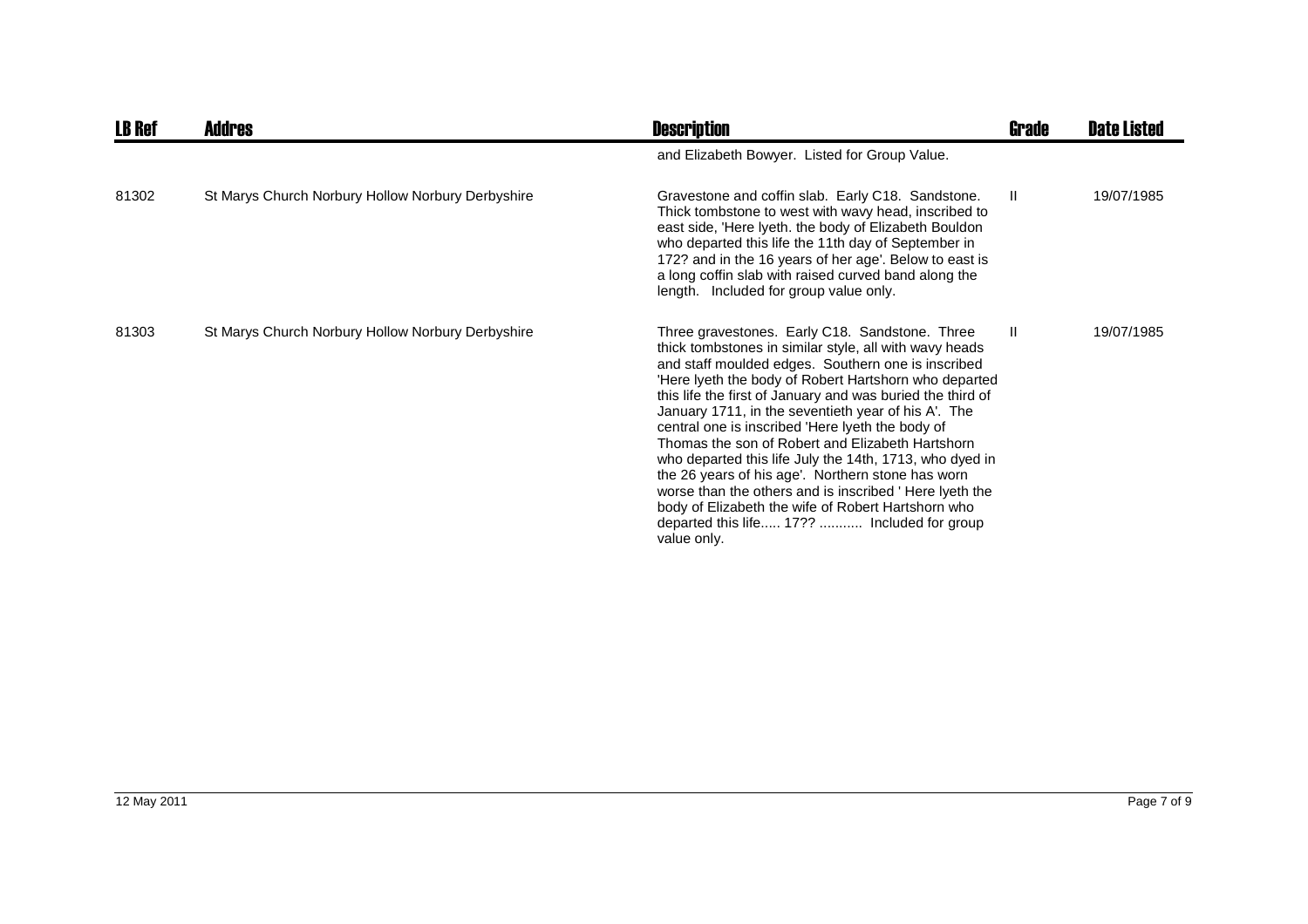| <b>LB Ref</b> | <b>Addres</b>                                           | <b>Description</b>                                                                                                                                                                                                                                                                                                                                                                                                                                                                                                                                                                                                                                                                                                                                                                                                                                                                                                                                                                                                                                                                                                                                                                                                                                                                                                                                                                                                                                                                                                                                                                                                                                                                                                                                                                                                                                                                                                                                                                                                                                                                                                                                                                                                       | Grade | <b>Date Listed</b> |
|---------------|---------------------------------------------------------|--------------------------------------------------------------------------------------------------------------------------------------------------------------------------------------------------------------------------------------------------------------------------------------------------------------------------------------------------------------------------------------------------------------------------------------------------------------------------------------------------------------------------------------------------------------------------------------------------------------------------------------------------------------------------------------------------------------------------------------------------------------------------------------------------------------------------------------------------------------------------------------------------------------------------------------------------------------------------------------------------------------------------------------------------------------------------------------------------------------------------------------------------------------------------------------------------------------------------------------------------------------------------------------------------------------------------------------------------------------------------------------------------------------------------------------------------------------------------------------------------------------------------------------------------------------------------------------------------------------------------------------------------------------------------------------------------------------------------------------------------------------------------------------------------------------------------------------------------------------------------------------------------------------------------------------------------------------------------------------------------------------------------------------------------------------------------------------------------------------------------------------------------------------------------------------------------------------------------|-------|--------------------|
| 81304         | Norbury Manor Norbury Hollow Norbury Derbyshire DE6 2ED | Medieval hall house with later small country house<br>attached. Early C14 with Cl5, C16 and C17 additions<br>and alterations and late C17 with C19<br>addition, restored 1964-9. Medieval hall house was<br>built by the Fitzherbert family who lived there until the<br>Elizabethan period-when persecution for their Catholic<br>faith almost ruined them. The building of the late C17<br>house is attributed to the Maskerys, their tenants. The<br>building had been used as a farmhouse for many<br>years before its restoration. sandstone ashlar and red<br>brick with Brick and stone dressings. Plain tile roofs,<br>that to late C17 house hipped and with brick ridge<br>stacks, whilst the medieval hall has moulded stone<br>coped gables and a large stepped, external stone side<br>wall stack to east wall. L-plan with eight bay late C17<br>house to south and two bay hall house, linked by C17<br>bay, attached at right angles to east. Both two storey,<br>late C17 house with attics and hall house with cellar.<br>Medieval hall house constructed principally of ashlar<br>has main facade to west with moulded first floor<br>stringcourse. Ground floor had central, early C14<br>moulded four-centred arched doorcase with carved<br>spandrels, flat returned hoodmould and small plaque<br>above to centre in moulded surround. To either side<br>C15 ashlar buttresses and beyond to north a semi-<br>circular headed doorcase with lozenge designs on the<br>raised imposts and keystone. Plain hood over and<br>above raised stone blocks with date '158?' inscribed<br>on it. Beyond the other buttress to south, is a 4-light<br>recessed timber mullion window, all mullions C20, and<br>below are two small square stone windows to the<br>cellar. Beyond again to south another CI5 buttress.<br>Above two early C14 2-light pointed windows with<br>trefoil headed lights, pierced spandrels and<br>hoodmoulds over with carved head labels. Attached<br>to south C17 brick bay with first floor band and<br>segment headed single light windows either side of<br>segment headed door below, with 4-light timber mullion<br>window above. Attached to north of hall running west |       | 05/02/1952         |